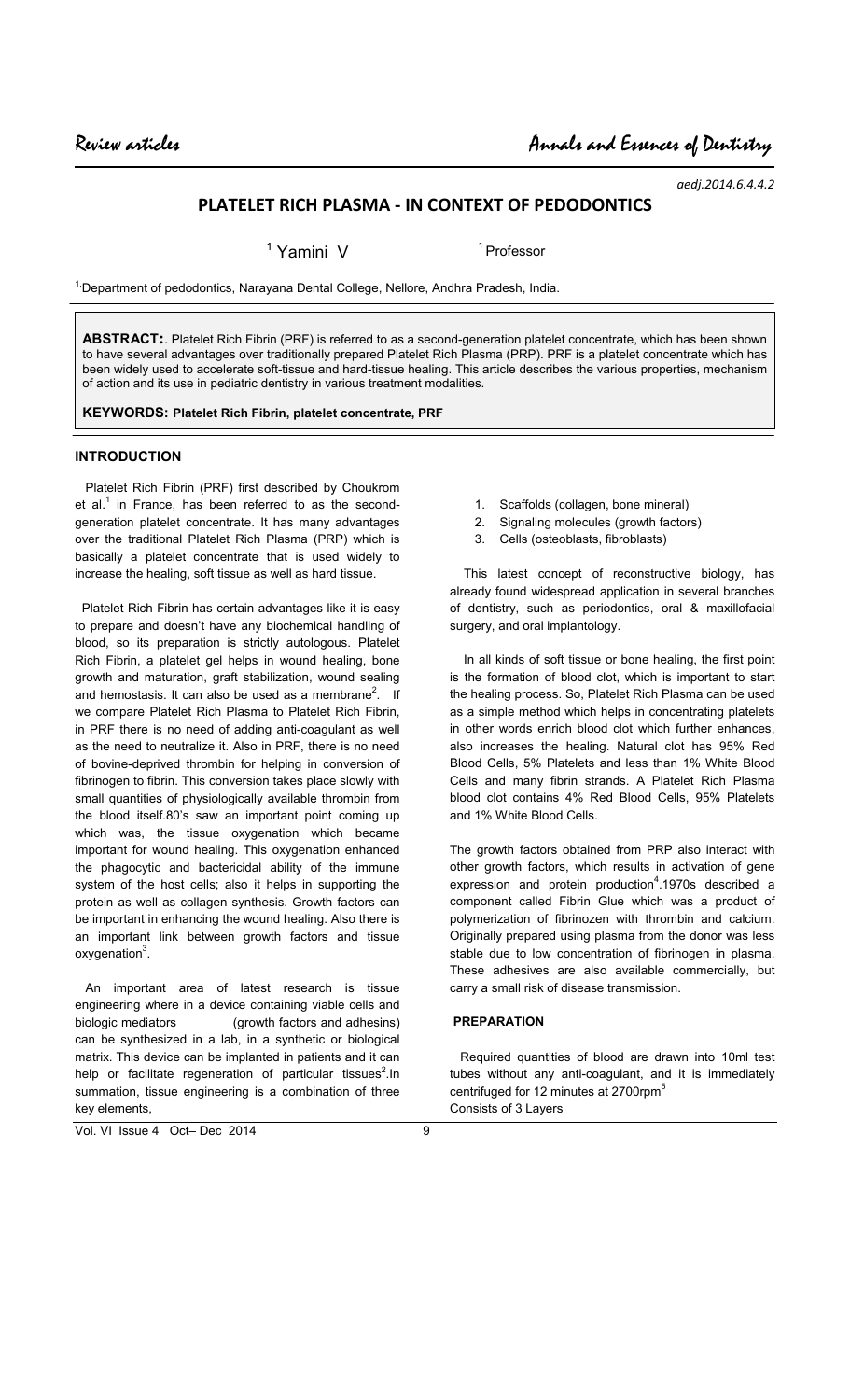- 1. Top most acellular PPP
- 2. Platelet Rich Fibrin clot in middle
- 3. Red Blood Cells at the bottom

Platelet Rich Plasma also called "buffy coat" can be prepared by 2<sup>nd</sup> technique.

- 1. General Purpose Cell Separators
- 2. Platelet Concentrating Cell Seperators

Requires large quantities of blood (450ml) – in a hospital setting

#### **AVAILABILITY**

PRP / PRF can be obtained by sequestering and concentrating platelets by gradient density centrifugation.

#### **CONSTITUENTS OF PLATELET RICH PLASMA**

 PRP has a high concentration of fibrinogen as the main constituent. If calcium chloride is added to PRP, alpha granules of platelets including high concentration of factors are released, which are a diverse group of polypeptides called as growth factors, which have important roles in regulation of the growth and development of many tissues $4$ .

 A list of various growth factors released from PRP has been cited in **Table 1**.

#### **PROPERTIES OF PLATELET RICH PLASMA**

Following are the properties of PRP:

- 1. It helps in increasing collagen synthesis.
- 2. It helps in increasing osteogenesis.
- 3. It helps in increasing the vascularity of the tissues by increasing angiogenesis.
- 4. It helps in increasing epithelial cell and granulation tissue production.
- 5. It has antimicrobial effect.

PRP / PRF show no injurious effect on tissues. It also helps in release of growth factors. The growth factors are an important entity for the regulation and stimulation of the wound healing procedure. These factors when interact with each other, they form a cascade with multiple pathways, this leads to protein production.

### **MECAHNISM OF ACTION – PRP**

Platelet Rich Plasma inhibits inflammation by decreasing early macrophage proliferation.

It also helps in release of growth factors from agranules found in platelets containing prepackaged growth factors.

 It also helps in producing more number of cells, according to Carlson<sup>6</sup> (2002), as the injury happens, the platelets start to collect around the wound and get stuck to the exposed collagen proteins and cause release of the granules containing adenosine di-phosphate, serotonin and thromboxane, leading to hemostasis

#### **PLATELET RICH PLASMA/PLATELET RICH FIBRIN - USES IN PEDIATRIC DENTISTRY**

 The advantage with PRP/PRF is stimulation and healing of the tissues, this could help in PRP/PRF finding a major place in various treatment modalities done in pediatric dentistry.

#### **Pulp Capping**

Platelet Rich Plasma could be an effective material used for direct pulp capping due to its excellent wound healing, tissue regeneration & osteogenic properties

Many researchers have proven that pulp tissue contains highly proliferative and clonogenic population of progenitor/stem cells which can differentiate into hard tissue forming cells on injury. (Nakashima, 2005)<sup>14</sup>

 Pulp Capping in carious teeth can be unpredictable, therefore case selection can be an important criterion (Bashutski and Wong,  $2008$ <sup>12</sup>. Important criterion for successful outcomes is type and location of injury, age of the tooth, the treatment modality and integrity of cavity restoration.<sup>7</sup>

#### **Pulpotomy**

 Cytotoxicity and mutagenic effects have always been major disadvantages discovered with the use of formocresol, as a pulpotomy agent. Platelet Rich Plasma with its low toxic effects and increased tissue regeneration showed excellent clinical results.

A study conducted by Damle et al $^{8}$ , in 2004 compared PRP and Calcium Hydroxide and found 100% success rate with Platelet Rich Plasma. Another study with Nagasaki et al.<sup>9</sup> in 2007 compared PRP vs Hydroxiapetite crystals, and found PRP to be much superior.

Hellig et al<sup>10</sup> in 1984, and Waterhouse<sup>11</sup> in 2000 gave the criterion for tooth selection in pulpotomy using Platelet Rich Plasma. Other than the usual criterion like symptoms

# Review articles Annals and Essences of Dentistry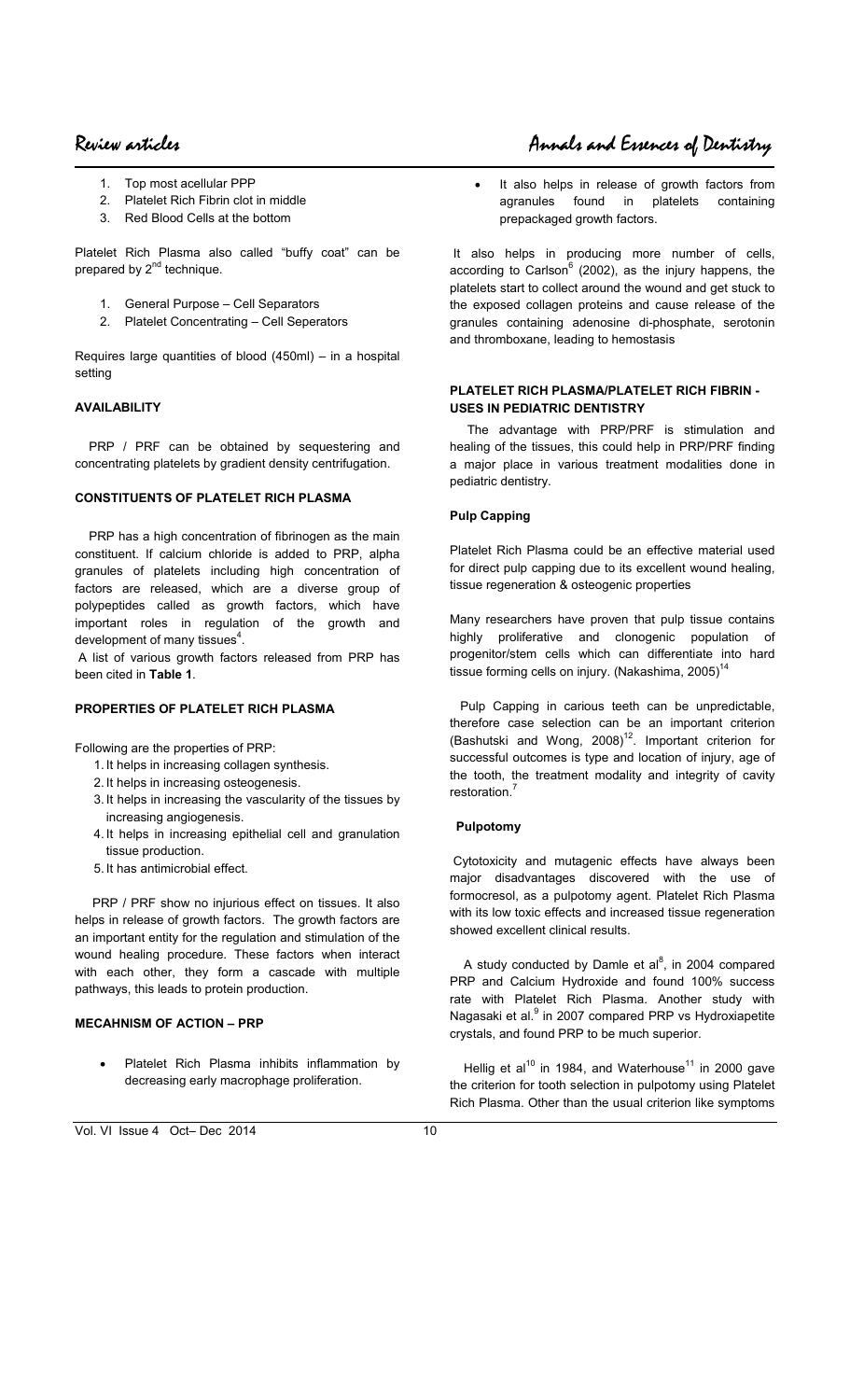| <b>Growth Factor</b> | <b>Origin Cells</b>                                                                    | <b>Recipient</b>                                                                                  | <b>Action</b>                                                                                         |
|----------------------|----------------------------------------------------------------------------------------|---------------------------------------------------------------------------------------------------|-------------------------------------------------------------------------------------------------------|
| <b>PDGF</b>          | Platelets.<br>endothelial cells,<br>macrophages,<br>monocytes,<br>Smooth muscle cells. | Fibroblasts,<br>glial cells,<br>macrophages/neutrophils<br>smooth muscle cells                    | <b>Collagenase Secretion</b><br><b>Collagen Synthesis</b><br>Stimulates macrophage and<br>neutrophils |
| <b>TGF-b</b>         | Platelets.<br>Macrophages/monocytes,<br>T-lymphocytes,<br>neutrophils.                 | Fibroblasts,<br>endothelial cells.<br>epithelial cells.<br>preosteoblasts,<br>stem cells (marrow) | Stimulates osteoblasts, fibroblasts<br>Collagen synthesis<br>Collagenase secretion                    |
| <b>PDEFG</b>         | Platelets.<br>monocytes<br>macrophages                                                 | Fibroblasts,<br>Endothelial cells,<br>epithelial cells.                                           | Collagen secretion<br>Mitogenesis of epithelial cells<br>Chemotaxis                                   |
| <b>PDAF</b>          | Platelets.<br>Endothelial cells.                                                       | Endothelial cells                                                                                 | Increases permeability of vessels<br>Increases angiogenesis                                           |
| IGF-1                | Osteoblasts,<br>macrophages,<br>monocytes,<br>chondrocytes                             | Fibroblasts.<br>osteoblasts.<br>chondrocytes.                                                     | Cartilage growth,<br>Replication of preosteoblasts and<br>osteoblasts.<br>Bone matrix formation,      |
| <b>PF-4</b>          | <b>Platelets</b>                                                                       | Fibroblasts, neutrophils                                                                          | Attracts neutrophils and fibroblasts                                                                  |

**TABLE 1: SUMMARY OF GROWTH FACTORS RELEASED FROM PLATELETS** 

indicative of advanced pulpal inflammation, or symptoms suggesting a non vital tooth, pulp necrosis, periapical pathology, internal resorption, they also suggested that an important criterion could be that hemorrhage stops within 5 minutes from amputated pulp stumps, using a sterile pledget of moist cotton.

#### **Apexogenesis**

Apexogenesis is mainly performed to preserve the pulp vitality, as pulp has the reserve of cells which have regenerative properties. As explained earlier, PRP is an autologous source of many growth factors, which can induce stem cells and thus can lead in the regeneration of the tissues $^{13}$ .

#### **Extraction Socket**

PRP has been shown to have tissue regenerative and wound healing properties. Thus it can be an effective medium for helping in natural clot formation and initiate rapid healing. Also by increased re-vascularization and reepithelization, it can also help in faster osteogenesis.

#### **PRP / PRF – USES IN OTHER BRANCHES OF DENTISTRY**

**1. Periodontal Surgeries**  As discussed earlier PRP helps in faster tissue healing as well as various tissue regeneration and Osteogenesis. Hence it finds a major place in Periodontal Surgeries.

**2. Implantology**  Packing PRP/PRF along with implant in the socket would enhance healing. **3. Oral and Maxillofacial Surgeries.** 

Packing PRP/PRF enhances healing in maxillofacial surgeries.

#### **References**

- 1. Dohan DM, Choukroun J, Diss A, Dohan SL, Dohan AJ, Mouhyi J, et al. Platelet-rich fibrin (PRF): A second-generation platelet concentrate, Technological concepts and evolution. Oral Surg Oral Med Oral Pathol Oral Radiol Endod. 2006; 101:E37– 44.
- 2. Sunitha R, Munirathnam N. Platelet-rich fibrin: Evolution of a second generation platelet concentrate. Indian J Dent Res. 2008; 19:42–6.
- 3. Choukroun J, Diss A, Simonpieri A, Girard MO, Schoeffler C, Dohan SL, et al. Platelet-rich fibrin (PRF):A second-generation platelet concentrate, Part IV: Clinical effects on tissue healing. Oral Surg Oral
- 4. Med Oral Pathol Oral Radiol Endod. 2006; 101:E56– 60.
- 5. Anitua E, Andia I, Ardanza B, Nurden P, Nurden AT. Autologous platelets as a source of proteins for healing and tissue regeneration. Thromb Haemost. 2004; 91:4–15.
- 6. He L, Lin Y, Hu X, Zhang Y, Wu H. A comparative study of platelet-rich fibrin (PRF) and platelet-rich plasma (PRP) on the effect of proliferation and differentiation of rat osteoblasts in vitro. Oral Surg